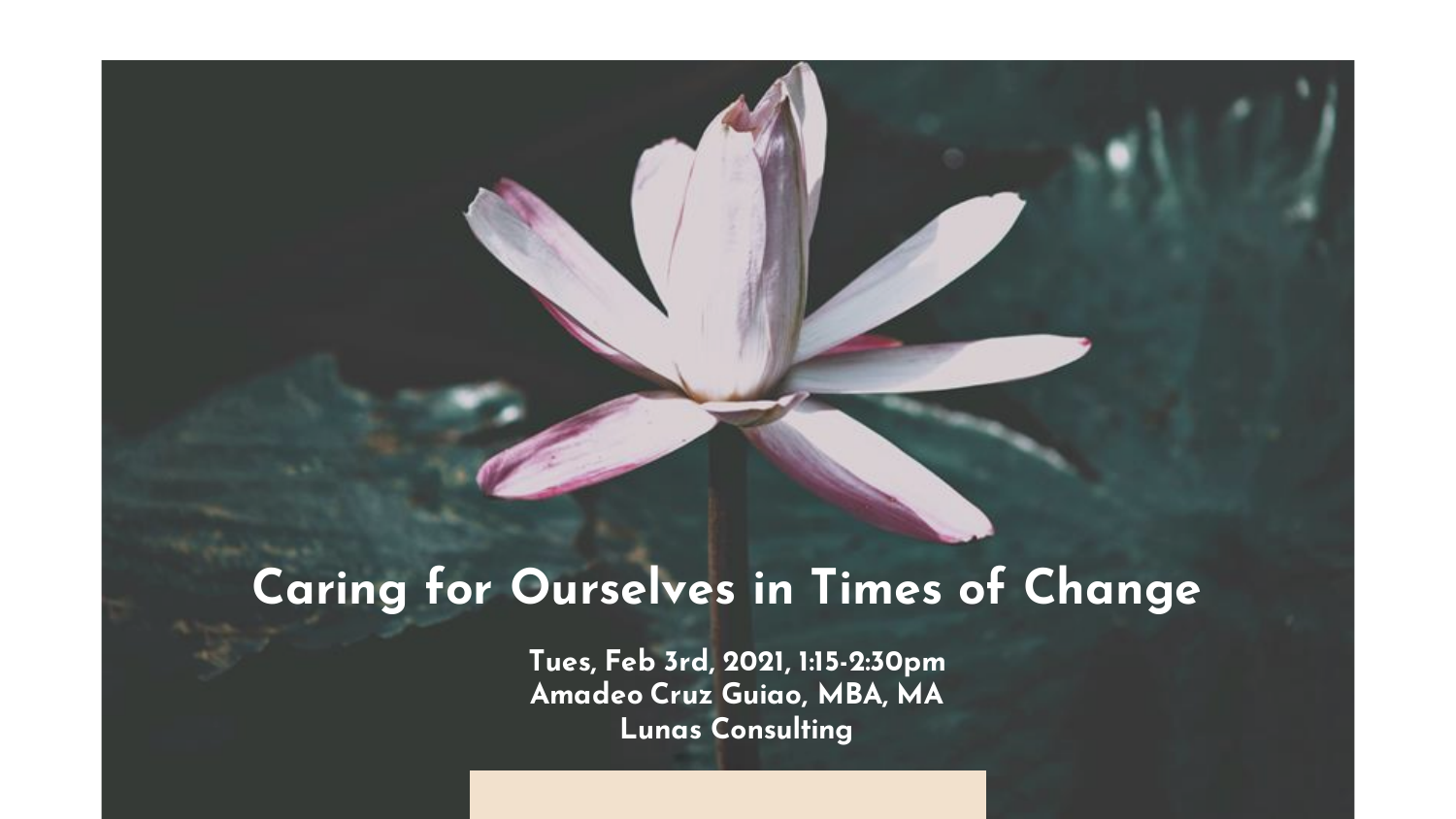# **My inspiration: why I do what I do**





My mom, Gilda, an RN for 30+ years,on the right

My Auntie Precy & Auntie Mely (both lifelong caregivers) and me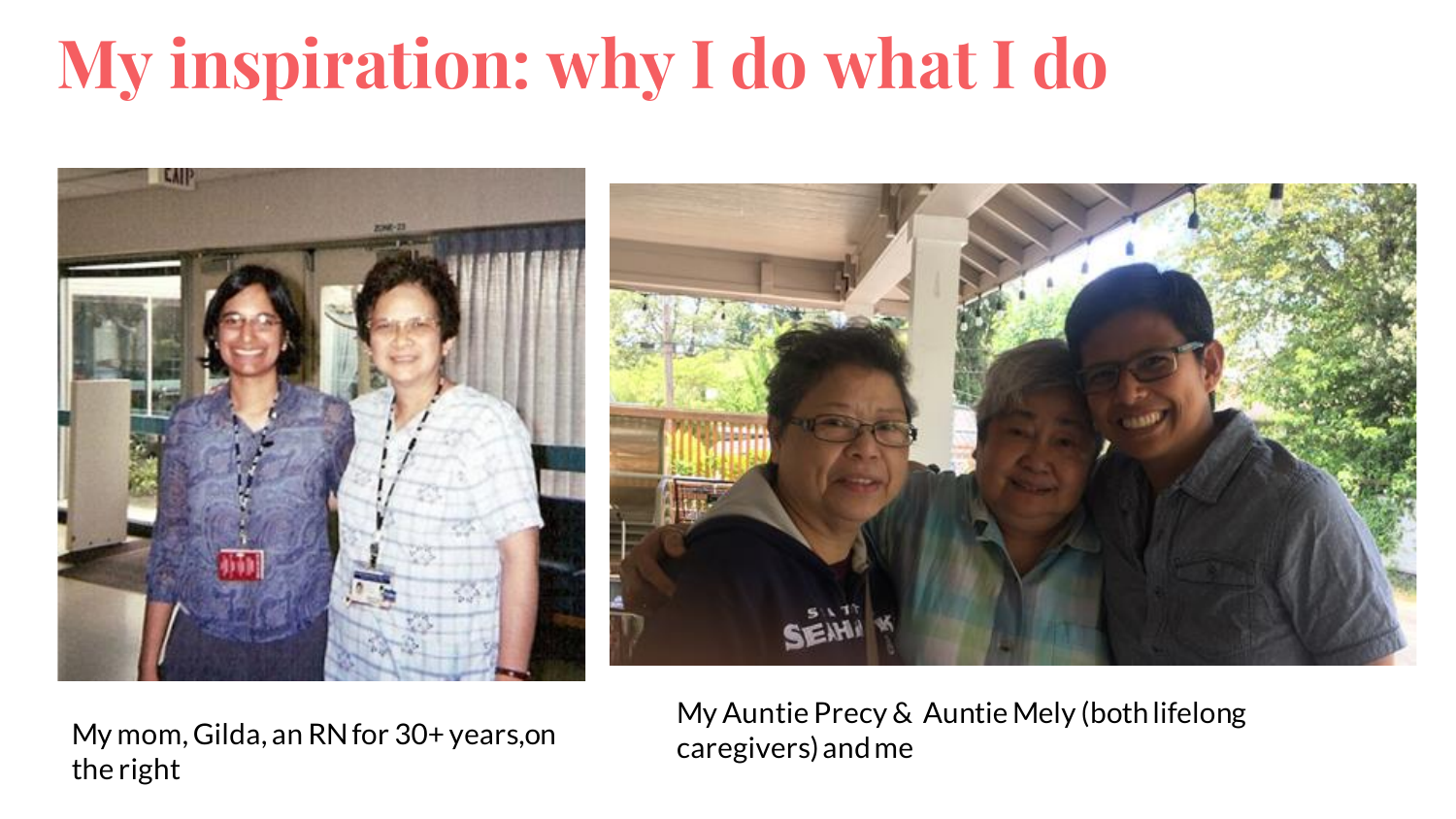### **Who I Am**

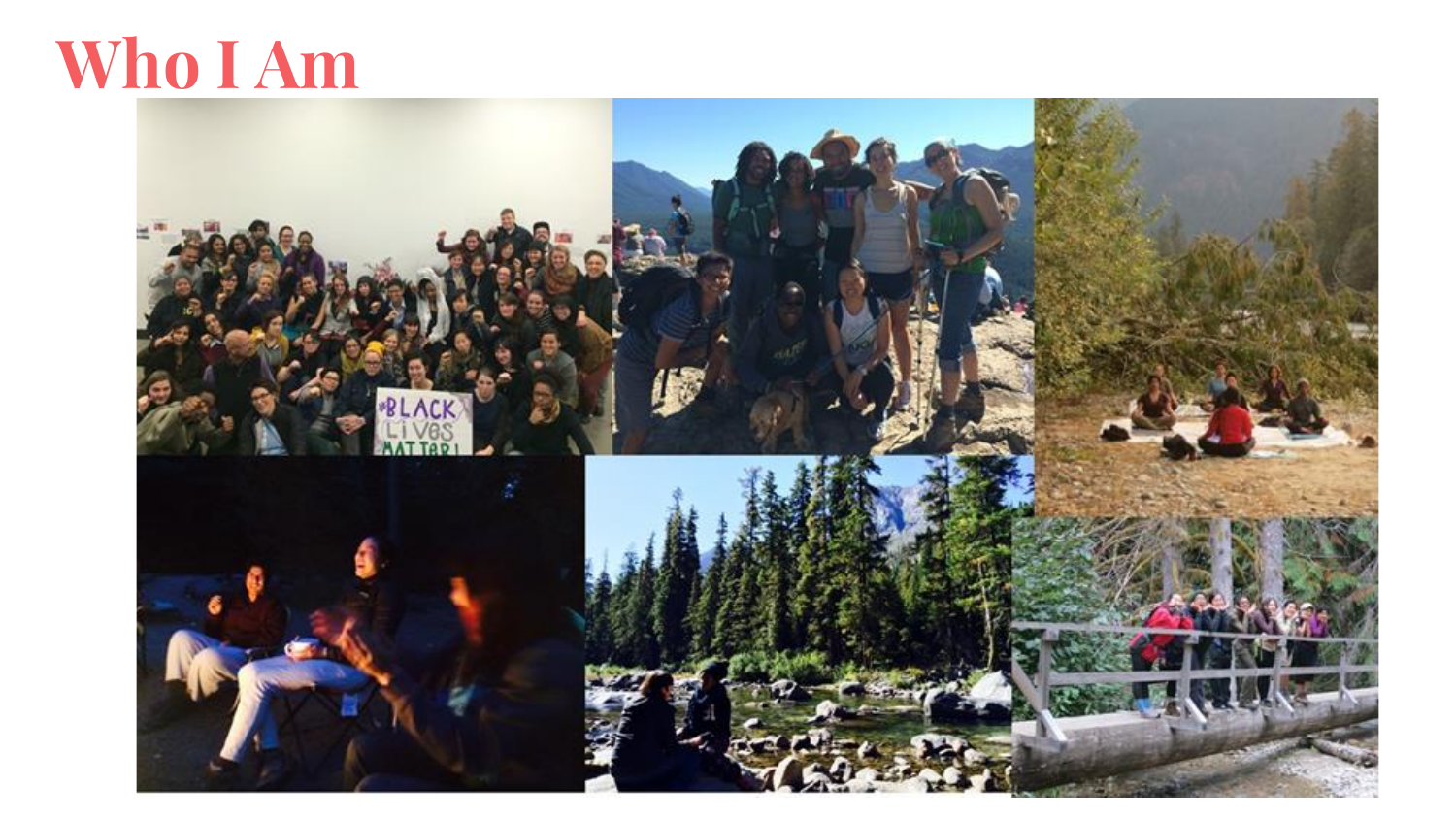# **Why We're Here**

- Understand physiological effect of stress on our bodies
- Learn simple and powerful self-care tools to help care for your health
- Develop a simple wellness plan
- To feel more connected to self, and each other
- Have fun!



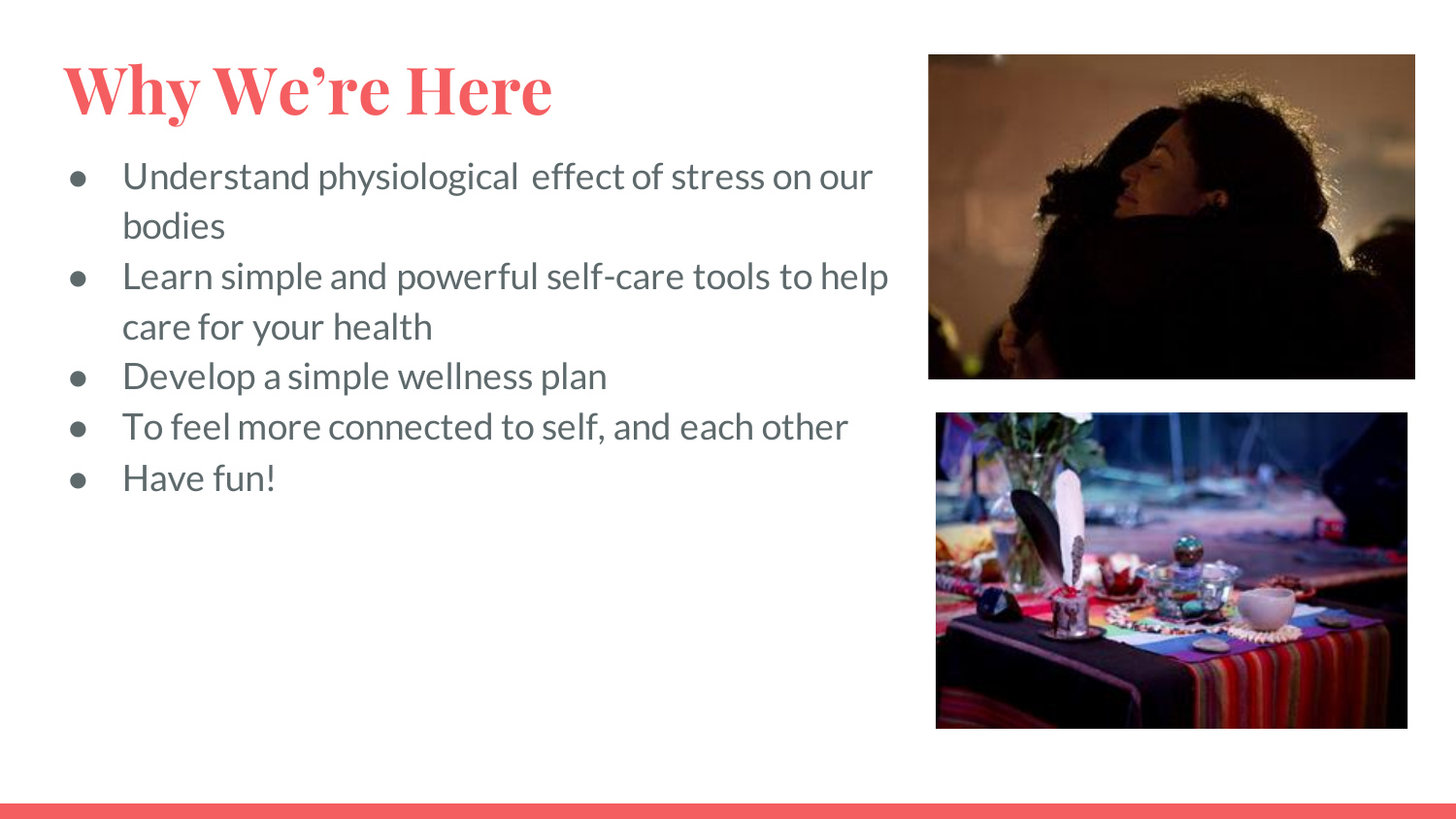# **Community Agreements**

- Participate fully
- Be willing to try new things
- Be willing to share reflections
- **Confidentiality**
- Encourage yourself and each other

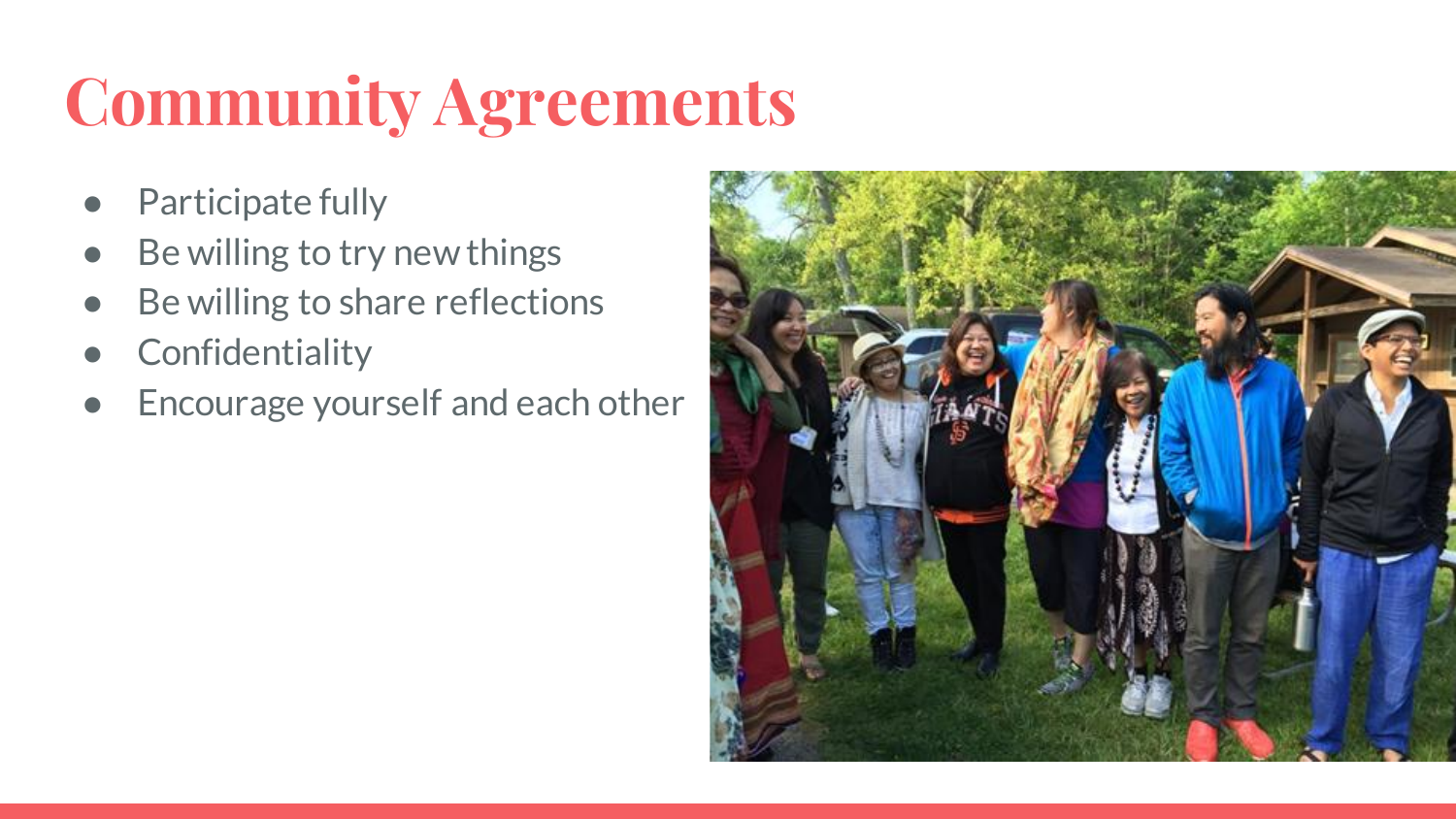#### **Breakout Room instructions**

Use **GALLERY VIEW**and everyone **UNMUTE** One person volunteers to go and then invites the next person. Each person will share:

- **Name**
- Share 1 word of how you are doing right now
- Share 1 thing that has helped you get through this last year

Everyone gets 1 minute each. You will receive time prompts to warn you.

If you are having trouble being heard or understood through your mic, use the chat box to share.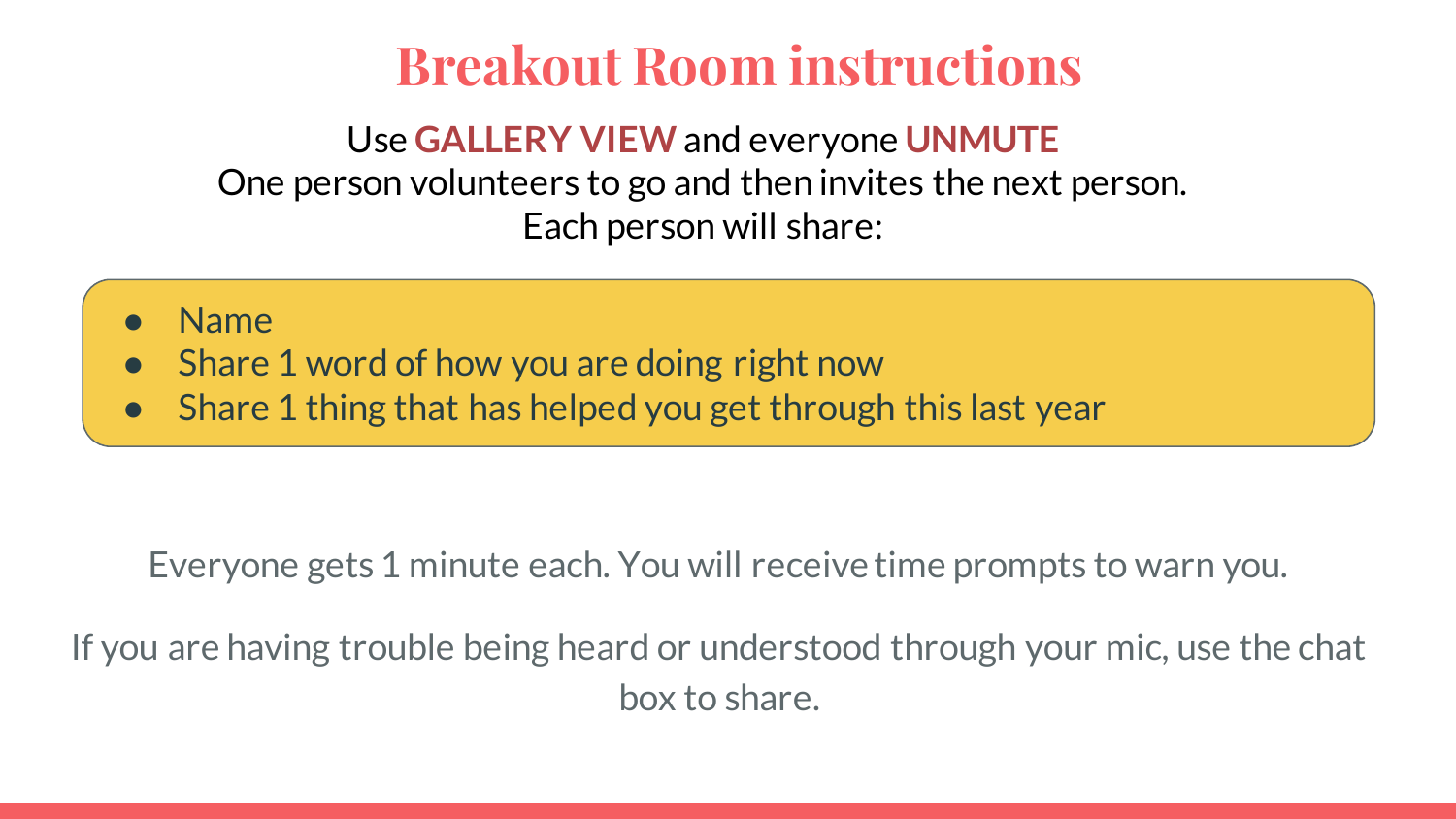### **What is Self-Care/Self-Healing?**

- We are whole beings with whole lives
- Interdependence: healing ourselves, heals our families, cooperatives, communities, etc
- Our work is better when we are taking care of our whole selves and whole lives ☺employees are 12% more productive ☺workplaces outperform others by 20%
- We are diverse and our needs are diverse.

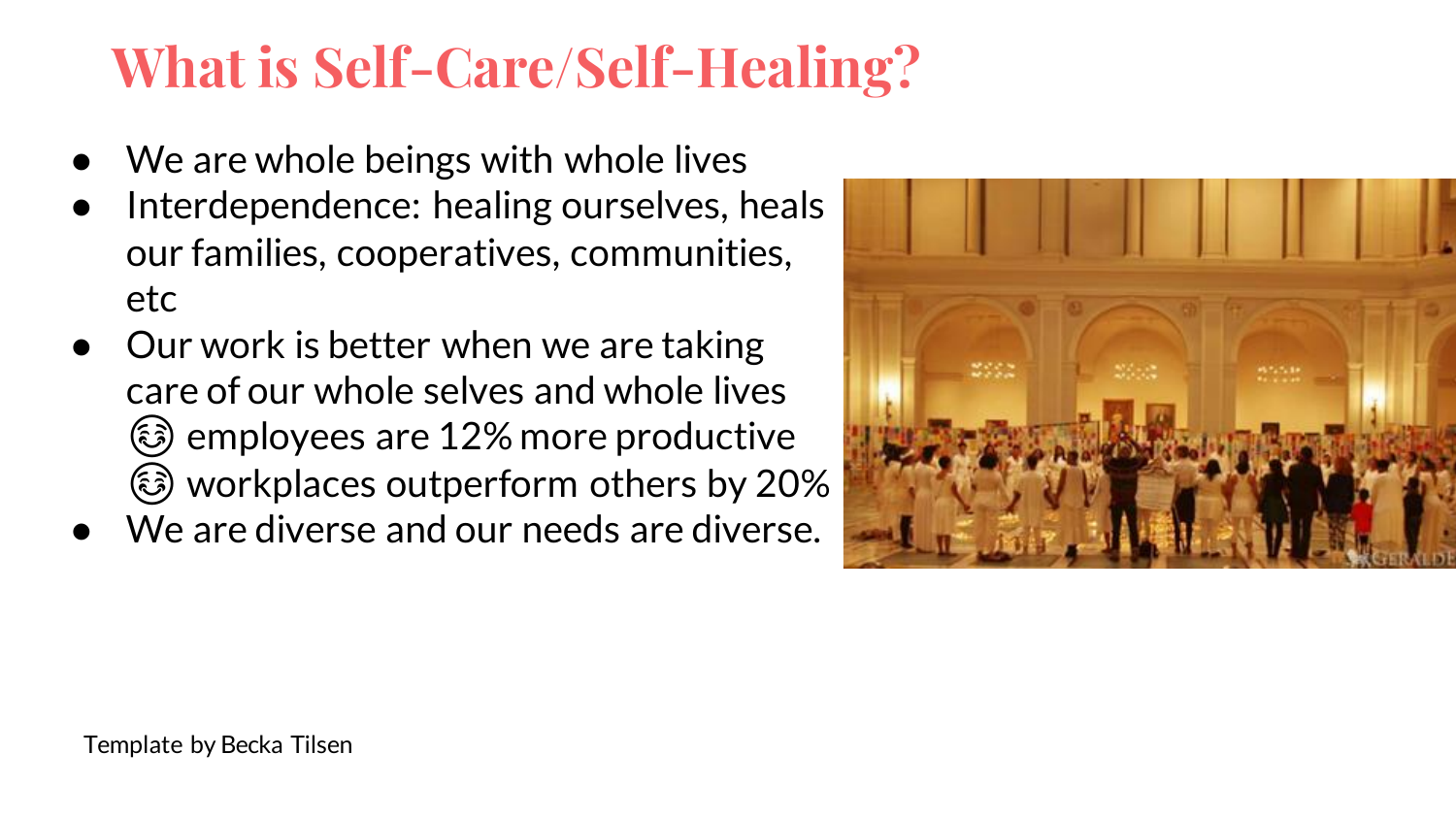| SeLF CARE                                                                                                                                                                                                                                                                            | SELF CARe                                                                                                                                                                                                                                                                                                                                                                                                            |
|--------------------------------------------------------------------------------------------------------------------------------------------------------------------------------------------------------------------------------------------------------------------------------------|----------------------------------------------------------------------------------------------------------------------------------------------------------------------------------------------------------------------------------------------------------------------------------------------------------------------------------------------------------------------------------------------------------------------|
| ECAN: Look LikE                                                                                                                                                                                                                                                                      | FNeveR: LookS LikE                                                                                                                                                                                                                                                                                                                                                                                                   |
| · BATHS<br>- WILD NIGHTS OUT<br>A POETRY BOOK<br>- A TRASHY MaGazine<br>- GOING DANCING<br>Goin G To THE WOODS<br>- DoinG WHAT you<br>HAVE To Do To Feel<br>Like you<br>· Doing WHAT you<br>Have To Do To<br>PAY Bills<br>-ALONE TIME<br>-People TIME<br>· GREEN JUICE<br>- WHOPPERS | - Forcing YoukseLF<br>To Meditate WHen<br>it Feels itchy or<br>ANNOYING OR LIKE<br>How Does THIS Even WoRK:<br>- SpenDing Time in<br>$Self. T\noDe When Sol. T\noDe$<br>is overwhelming<br>- CHOOSING INTROSPECTION<br>over Fun WHEN<br>What you Need is Fun<br>- SPENDING \$\$\$ ON<br>A SERUM WHEN YOU<br>DON'T KNOW WHAT<br>THE HELL A SERUM IS<br>- Feeling BAD THAT Youke<br>Not Making Time FOR<br>"SeLF CARE" |



Mari Andrew (list) Ashley Lukashevsky (pic)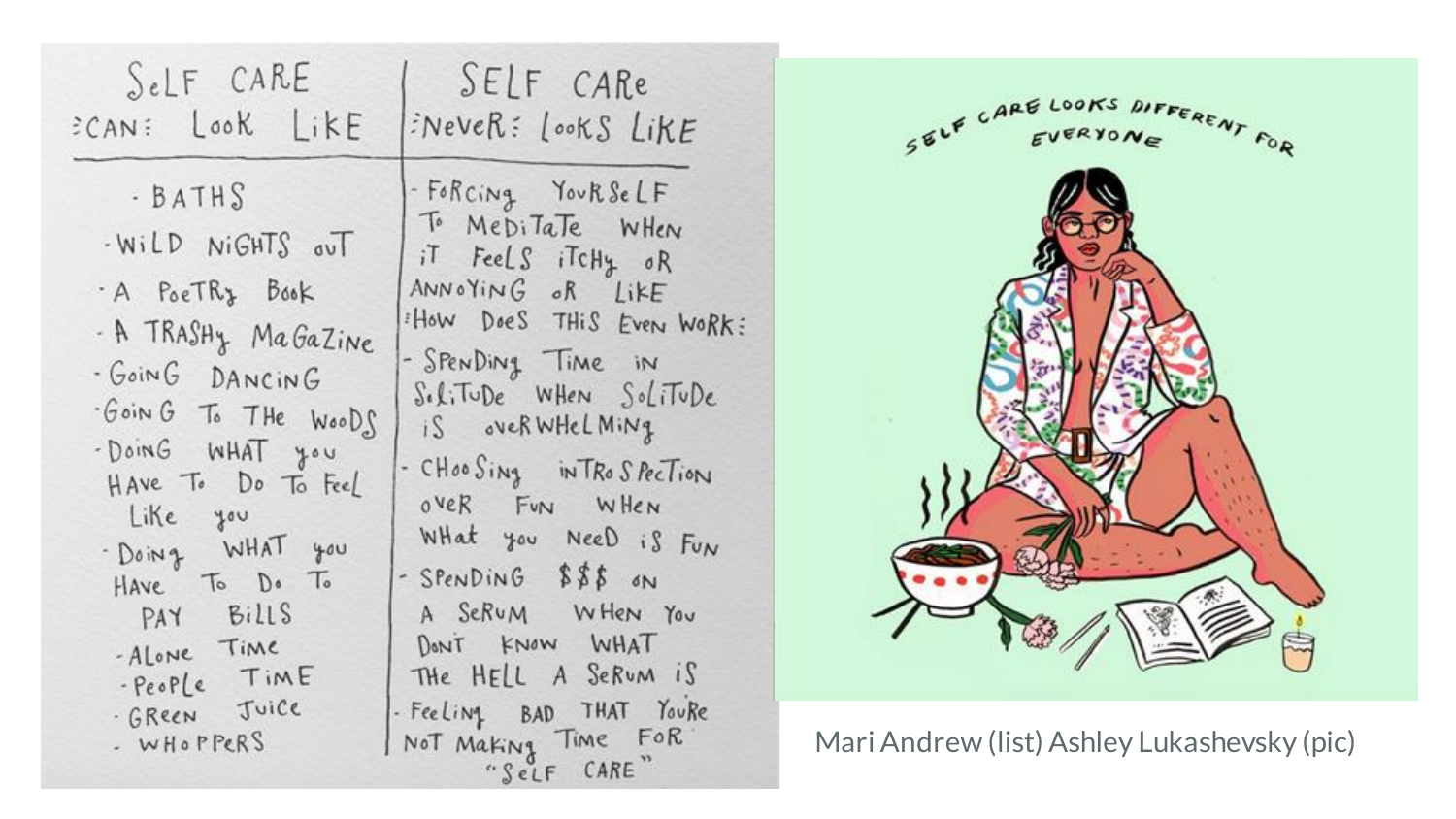### **Self-care at Work:**

To maintain balance, pacing, efficiency of our energy to sustain us over a lifetime of meaningful work.

o Load management – The amount we do

o Personal effectiveness and time management – how we distribute and focus our energies

o Energy management – how we care for our personal energy system: mind/body/heart/spirit

o State management – how we manage our state of being and handle stress, how we cultivate resiliency

> From Rockwood Leadership Institute Template by Becka Tilsen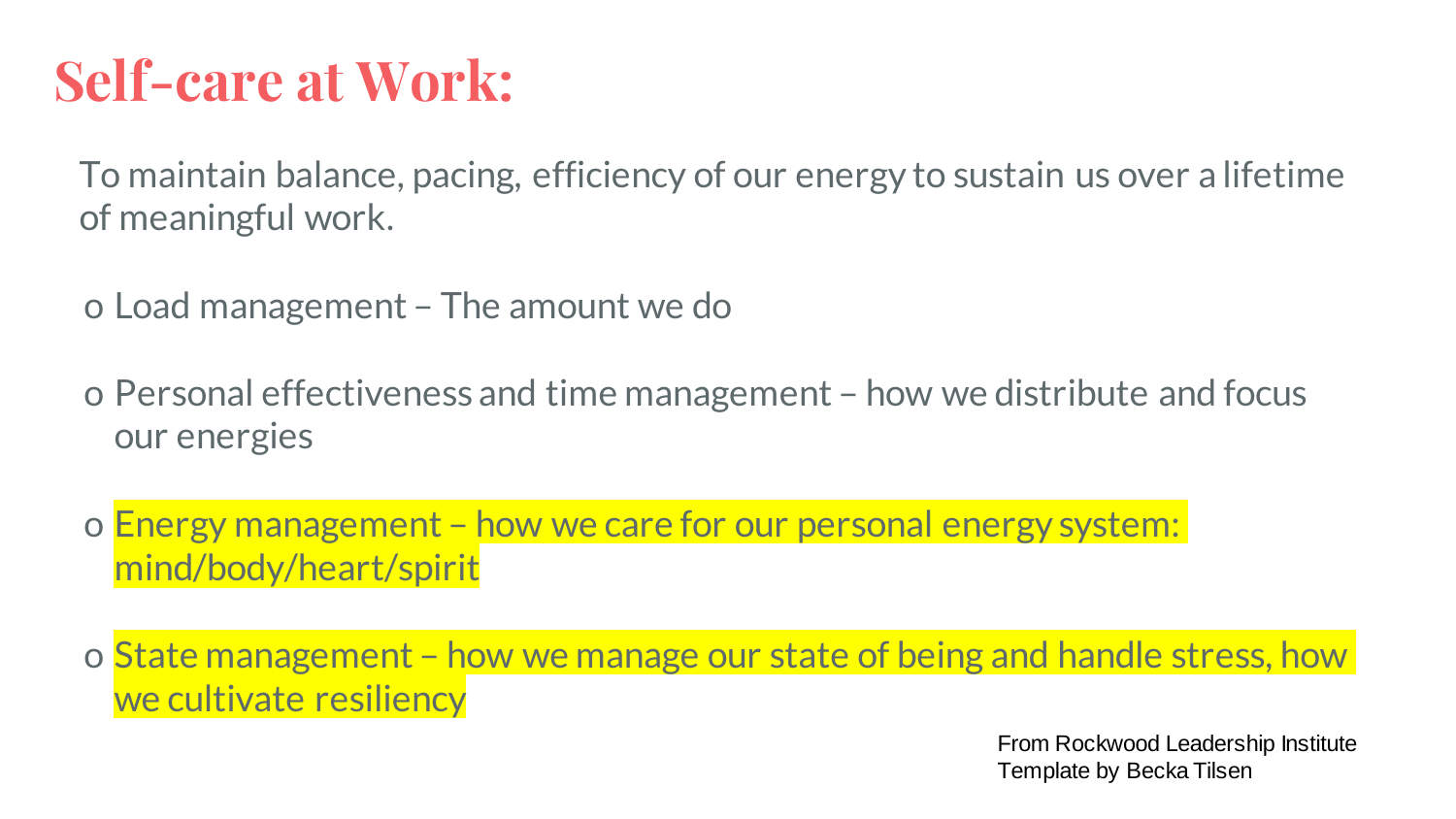# **TOOL: BODY SCAN**

- Emotions, innate intelligence, and trauma are held in our bodies
- Embodied cognition "discovering" what our ancestors always knew
- Tuning in helps us to know ourselves to heal ourselves



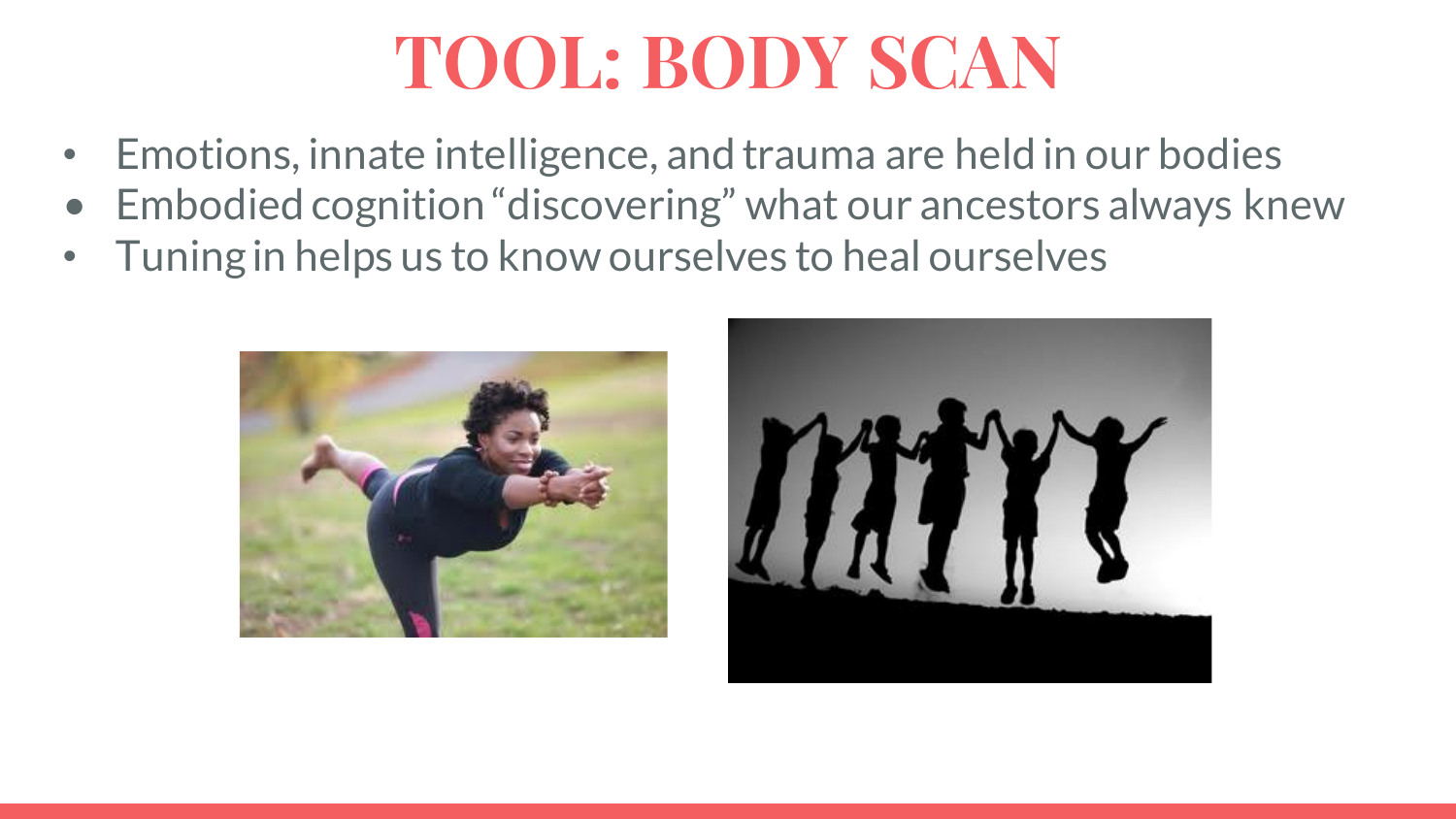# **The genius of our bodies**

- Paying attention can help us heal ourselves
- Power of the mind to influence and CHANGE our bodies

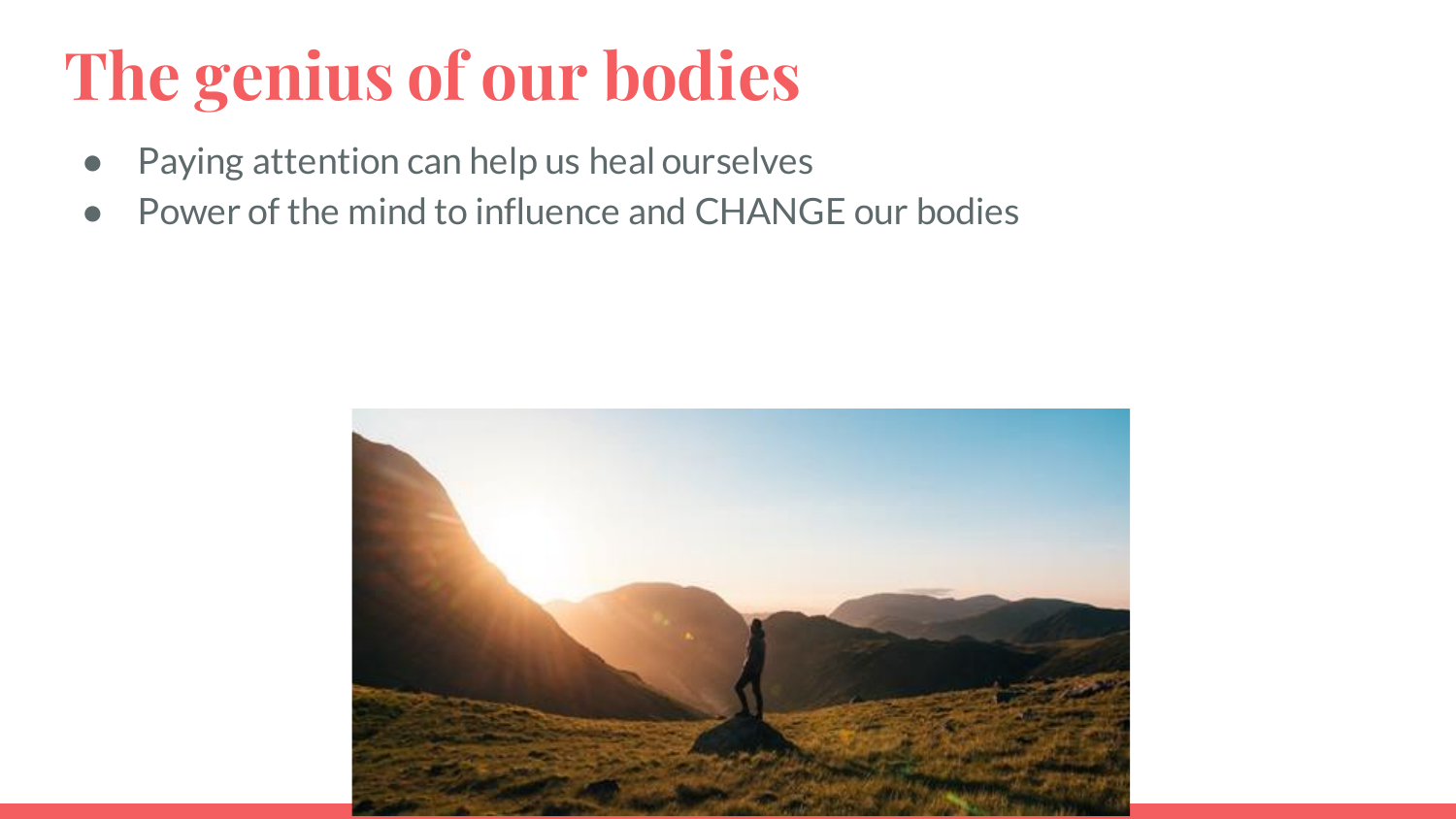#### A Healthy Nervous System

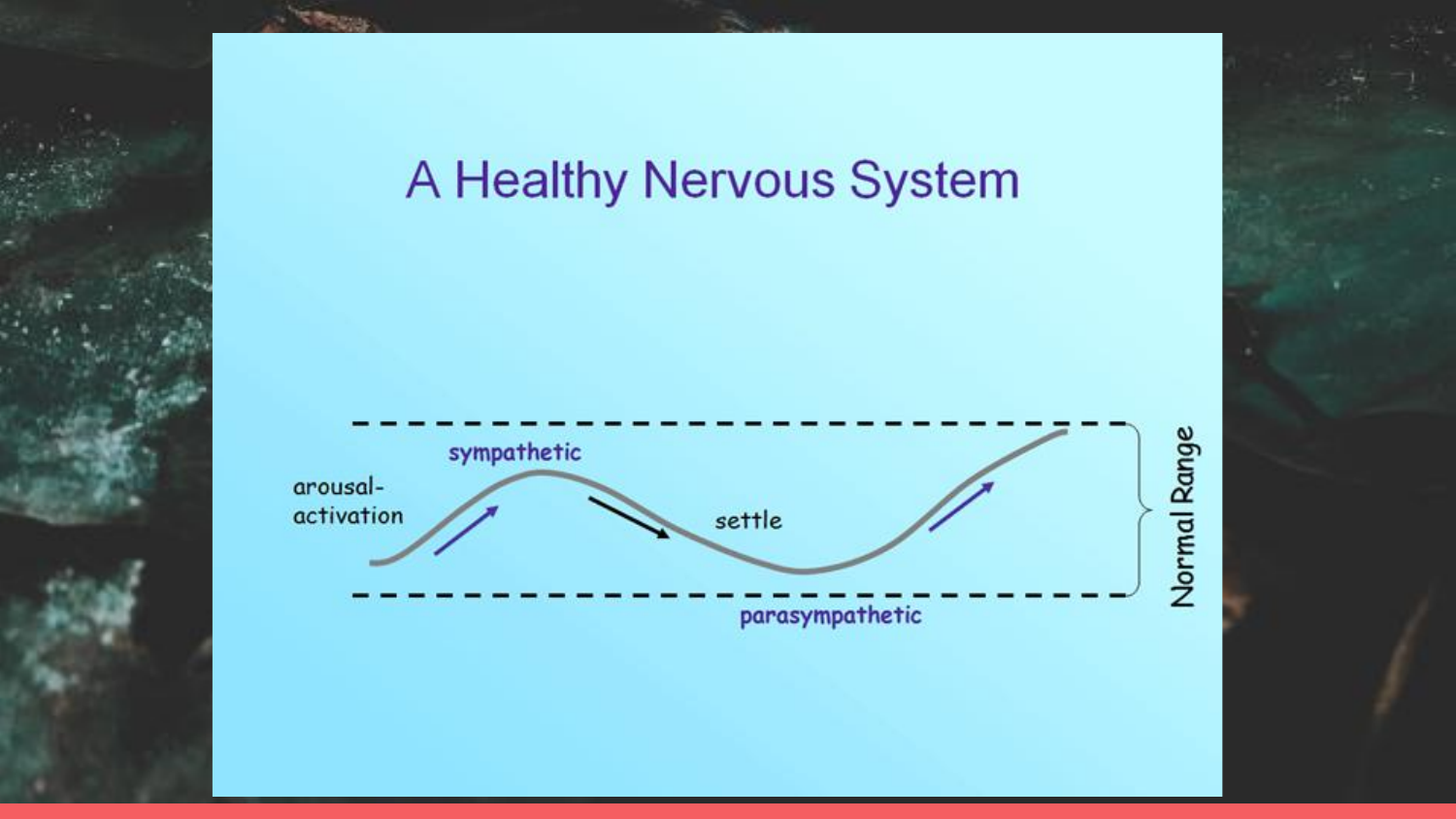#### **FRONTAL EXECUTIVE FUNCTIONING AREAS: DISENGAGED:**

Executive.

**Functioning** areas

disengaged

The prefrontal cortex is the "CEO" or "ED" of the brain. It regulates decision making, judgment, planning, moral reasoning, and sense of self. Stressful experiences (work pressure, sleep deprivation, substance abuse, etc.) disengage the frontal lobes. Over time, that can lead to impulsive, shortsighted, even violent behaviors; increased anxiety; depression; substance abuse; and increased stress-related diseases

### You can't be both places at once.

#### SUBCORTICAL FIGHT OR FLIGHT **AREAS: ENGAGED**

The subcortical arousal system thalamus, hippocampus, brainstem, and hypothalamusmobilizes the body for action, increasing heart rate, respiratory rate, and muscle tone. The nature of this system is to bypass the frontal executive functioning and trigger the fight or flight mode

**TREC, 2020**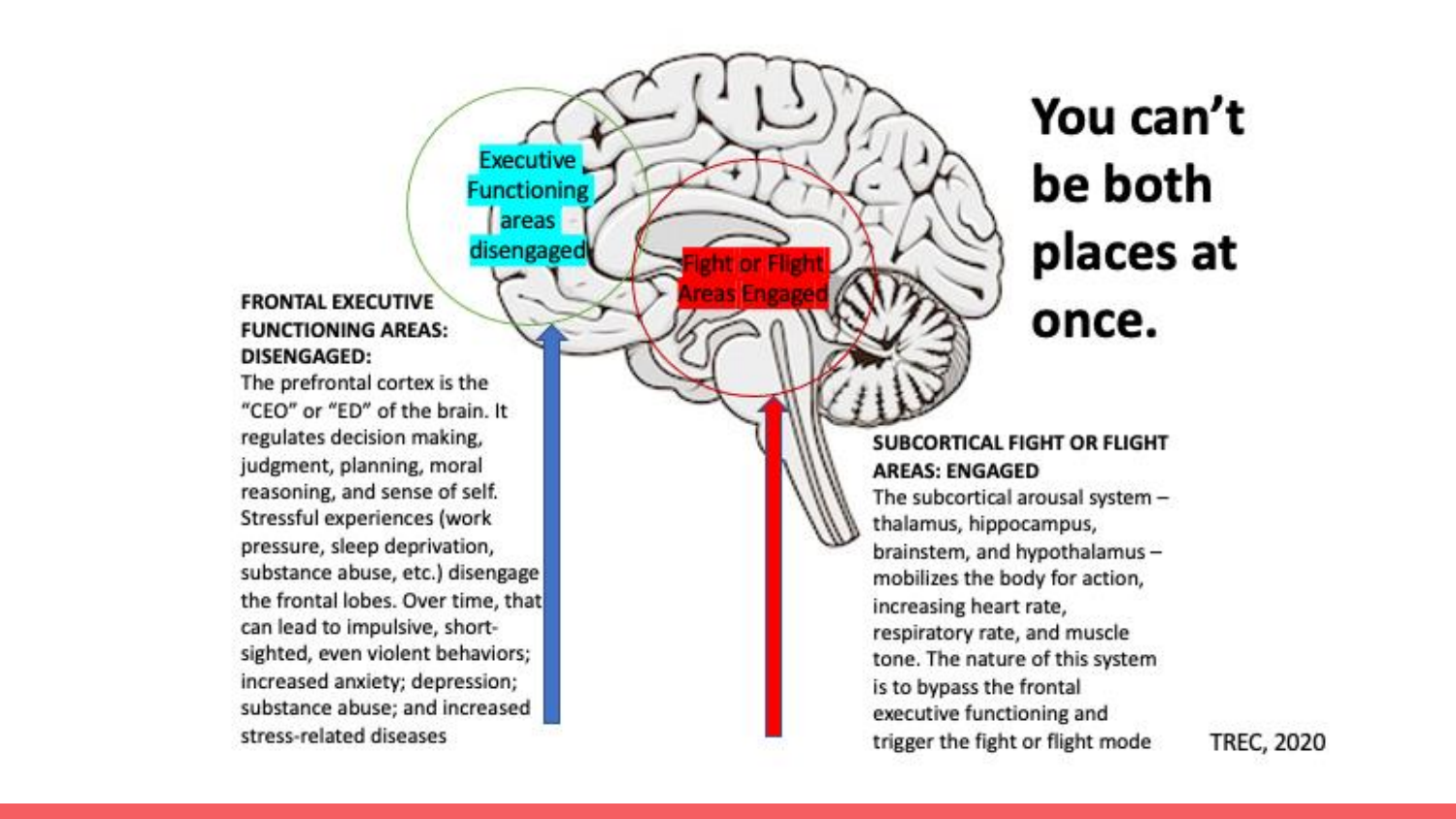#### Stress is manifested as disease in our body

- lowered immunity to illness
- fatigue
- adrenal fatigue
- thyroid problems
- Difficulty falling asleep
- Autoimmune disorders
- Depression/anxiety
- Digestion problems
- Memory and concentration impairment

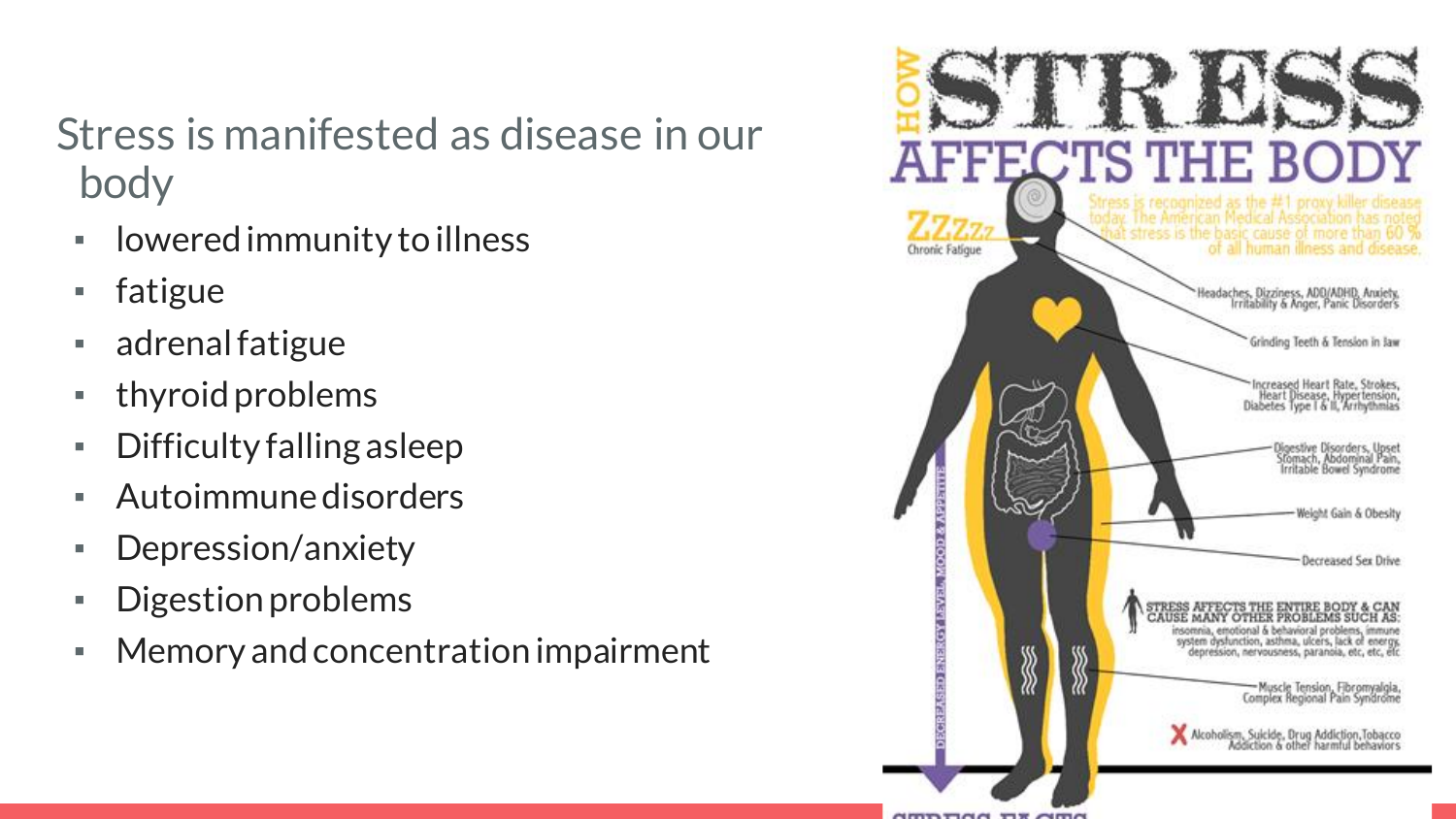#### **TOOL: BREATHWORK**

#### **Take a deeeeep breath (no, really!)**

- ► **Breath, mind (brainwaves) and heart(beat) are inextricably related**
- ► **You change one, you change the others**
- ► **Increases connection with body and emotions**
- ► **More awareness, more choice, more power**
- ► **Hard to repress our feelings when we breathe fully**

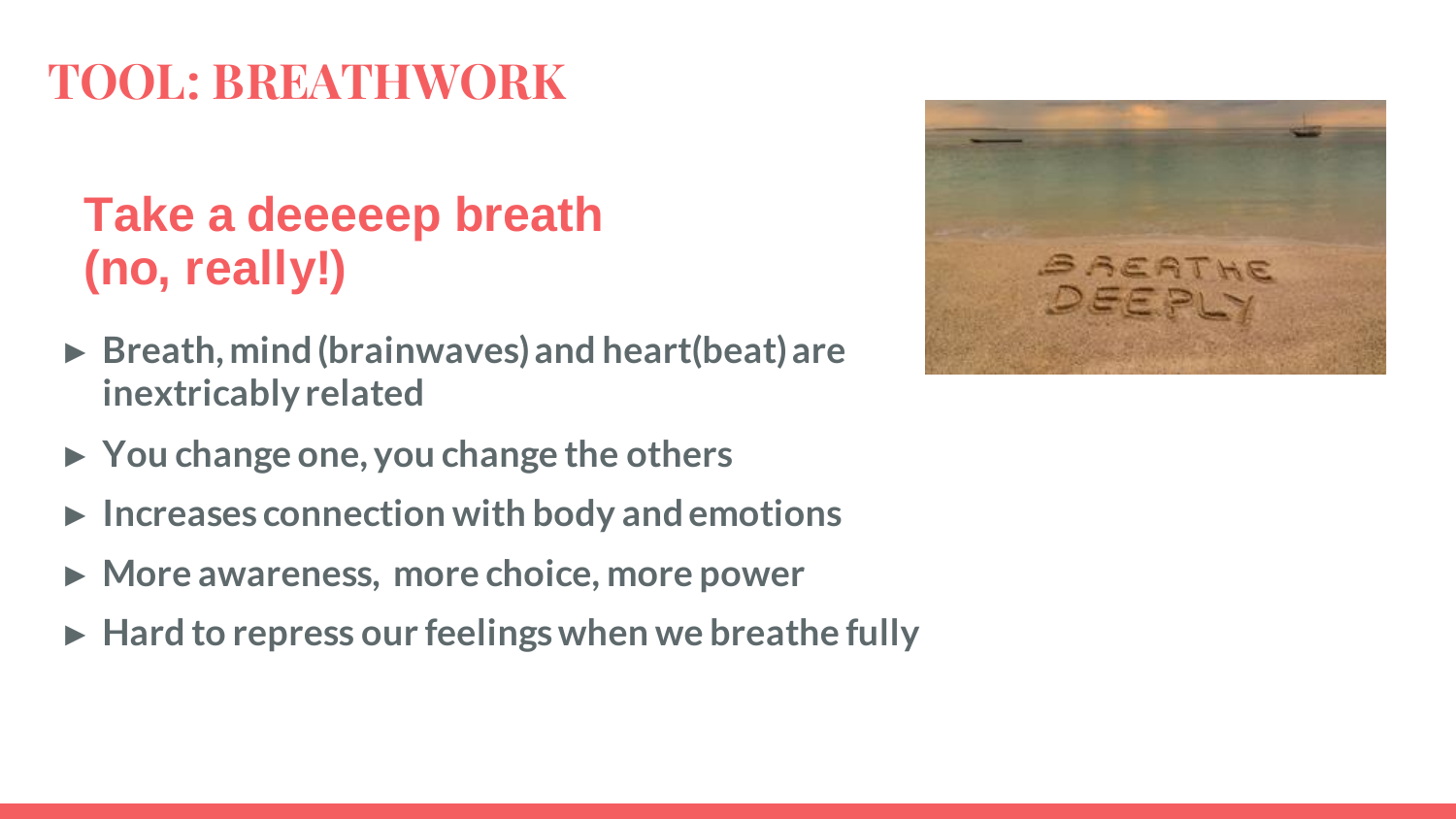### **How Stress Works\***

- Stress kills by proxy 60-80% of all diseases are due to stress
- Big & little stresses have the same effect
- Doesn't matter if it's only happening in your mind
- 1,400 biochemical processes



\*HeartMath Institute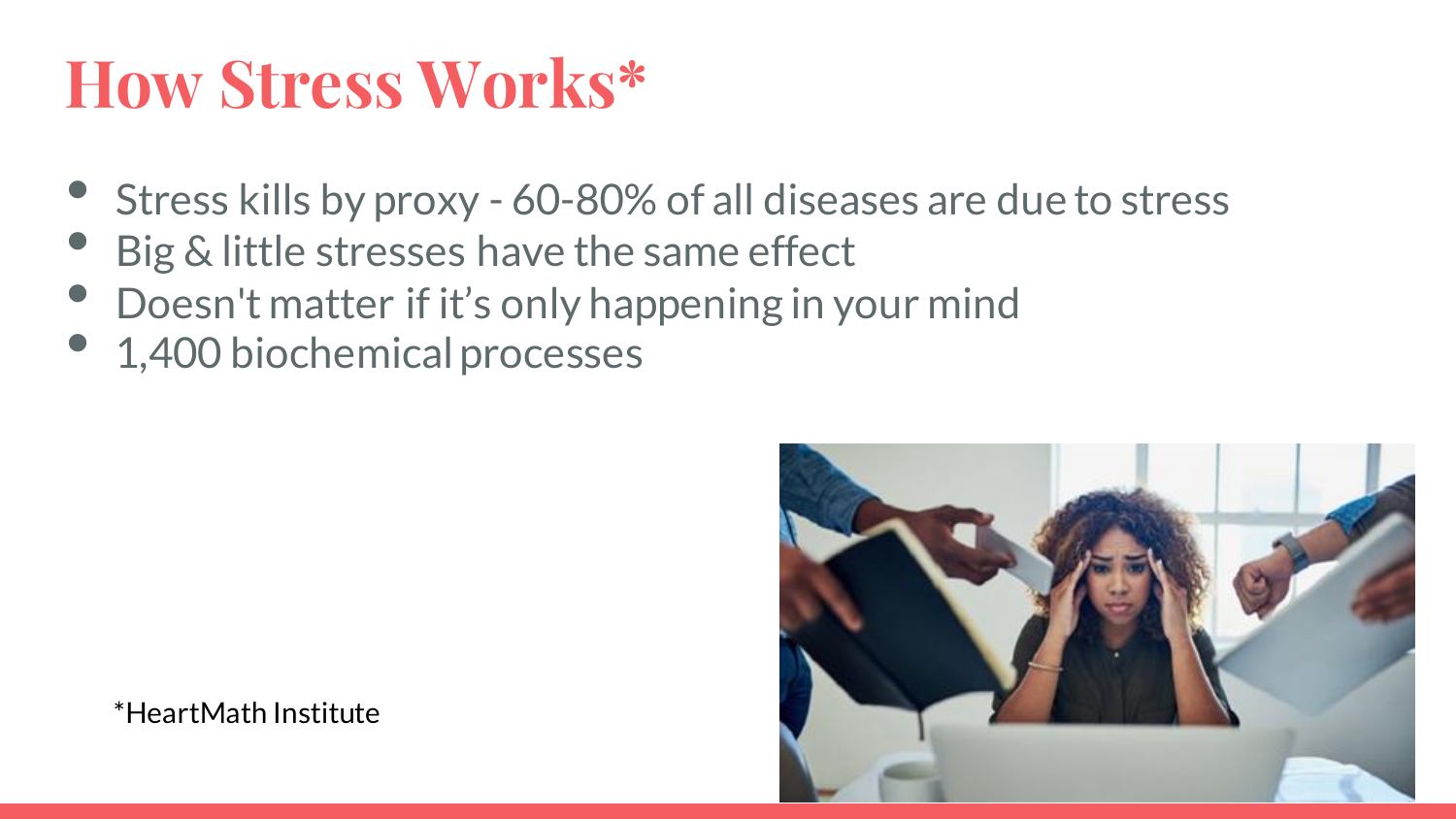# **How Stress Works\***

- We can become numb to stress
- Binge/purge solutions do not work
- Can make smart people do not-so-smart things



\*HeartMath Institute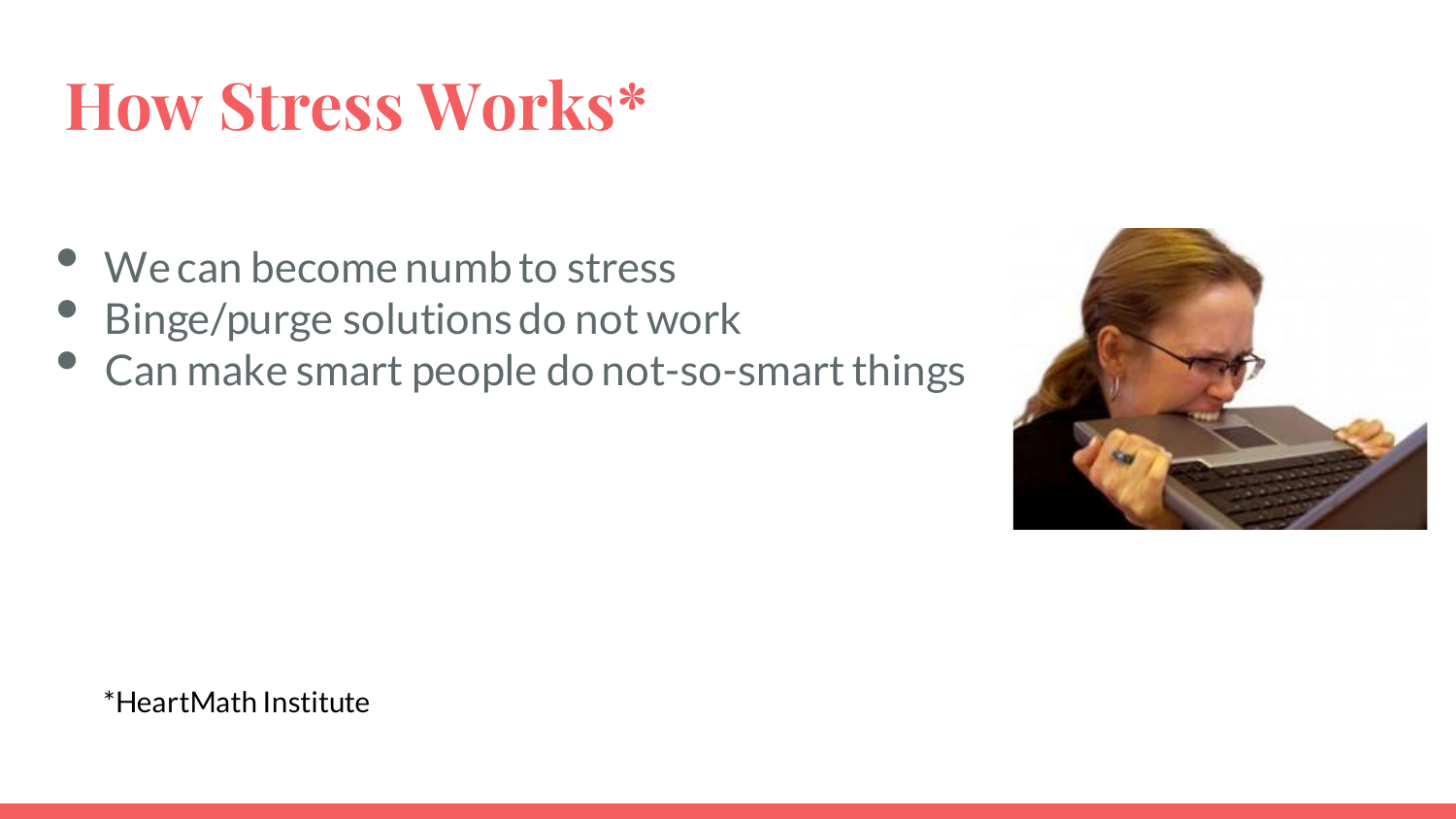# **TOOL: MICRO-BREAKS**

- ❖ Breaks of 20 seconds 2 minutes every 15-20 minutes
- **❖ Attention span is only 14 minutes**
- ❖ Excessive focus drains energy
- ❖ "Pushing through" is counter-productive
- ❖ Brains are like toddlers- need to flip between rest and stimulation to be healthy and energized
- ❖ Helps reverse the dangerous effects of a sedentary lifestyle
- ❖ Take a microbreak every 15-20 minutes to move and use your full range of motion and reboot your brain!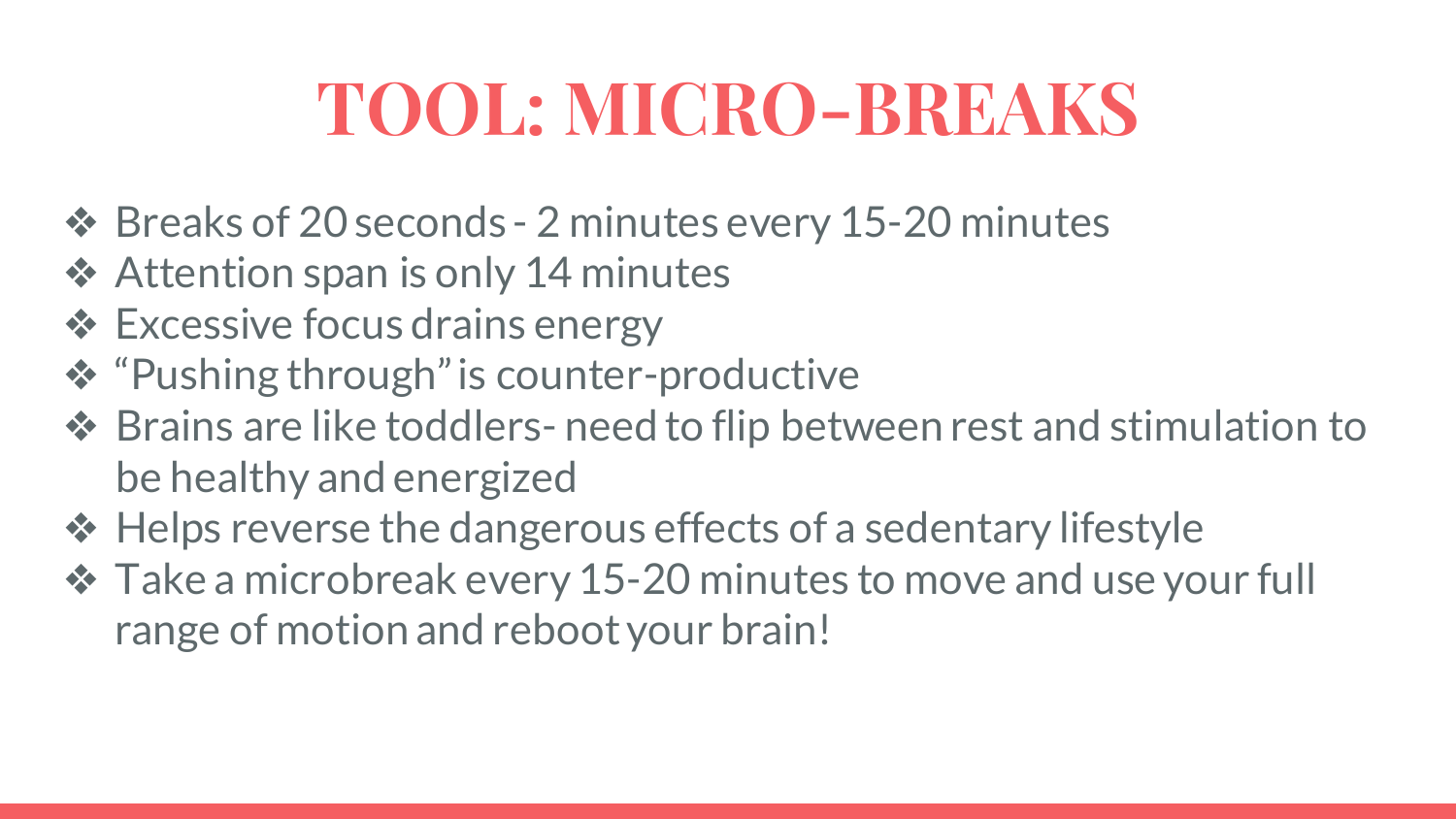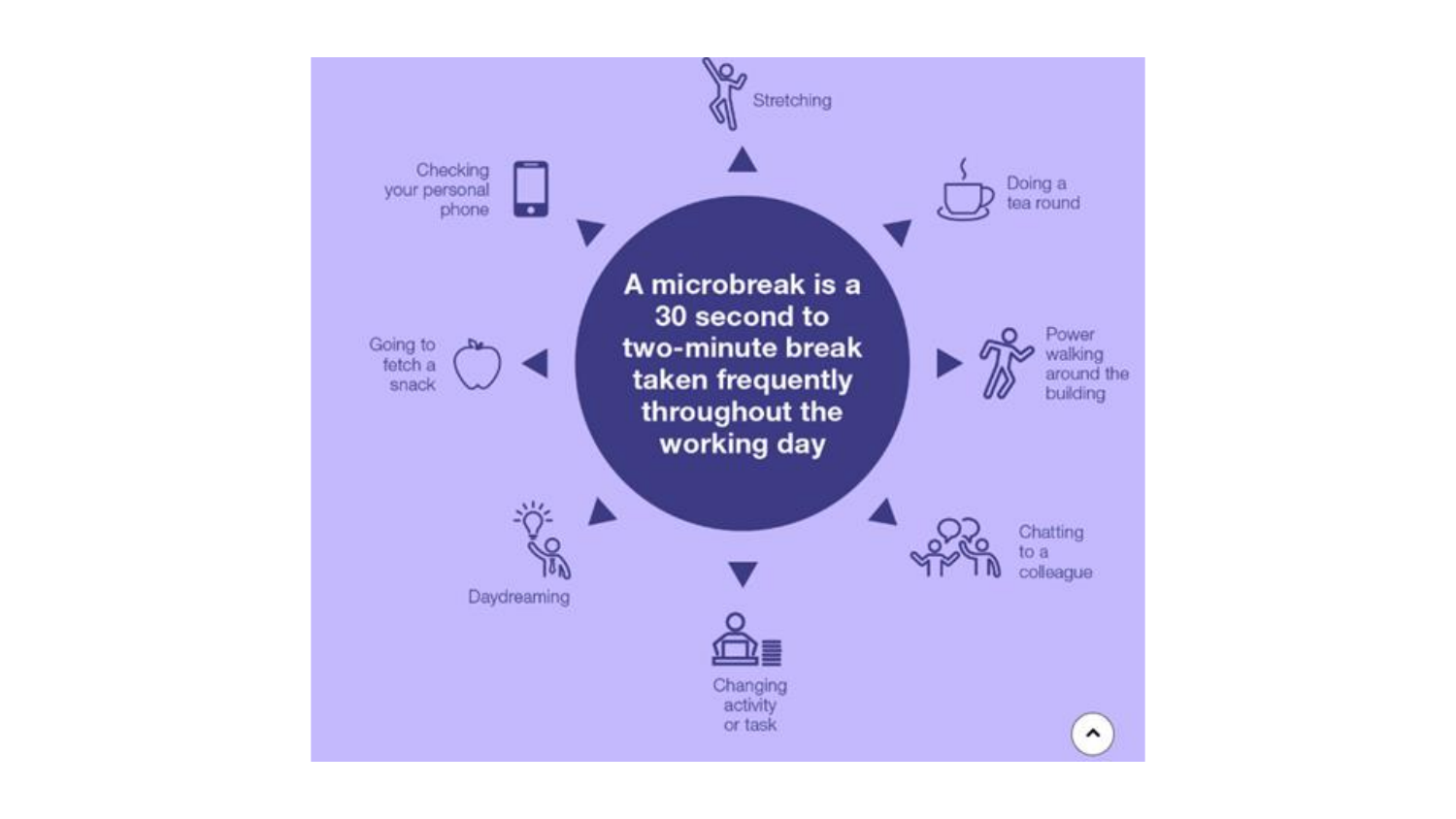### **Tools for addressing stress in the moment**

- Microbreaks: 20 sec 2 min breaks taken every ~20 mins or so, stretch, power walk, daydream, grab tea/snack, etc
- **Body scan**
- **Breathing techniques** 
	- It only takes 1 minute of deep breathing to clear bloodstream of cortisol
	- Triangle breath (inhaling, holding breath, exhaling for an equal count)
	- Making exhalation longer than inhalation
- Somatic tools: face contortions, orientation/tracking (gently turning head to side, looking for windows and doors), etc
- **Humming**
- **Singing**
- **Praying**
- Etc...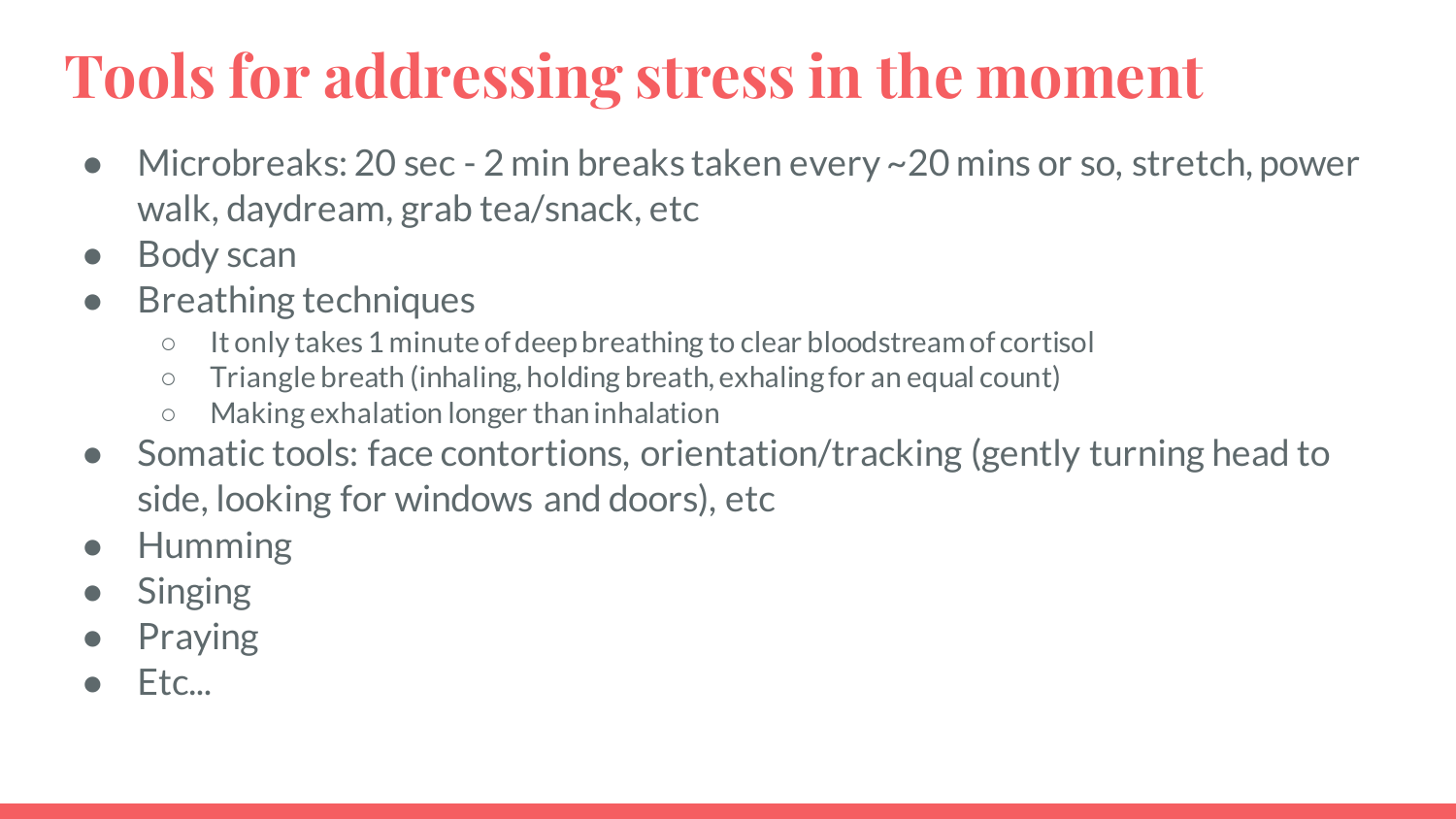# **Other practices to help during these times**

- Get enough sleep
- Exercise regularly (even if it's just a little!)
- Spend time in nature (or talking with your plant)
- Keep a regular routine
- Reach out to family and friends
- Connect to your life purpose and meaning: spirituality, relationships, social justice, etc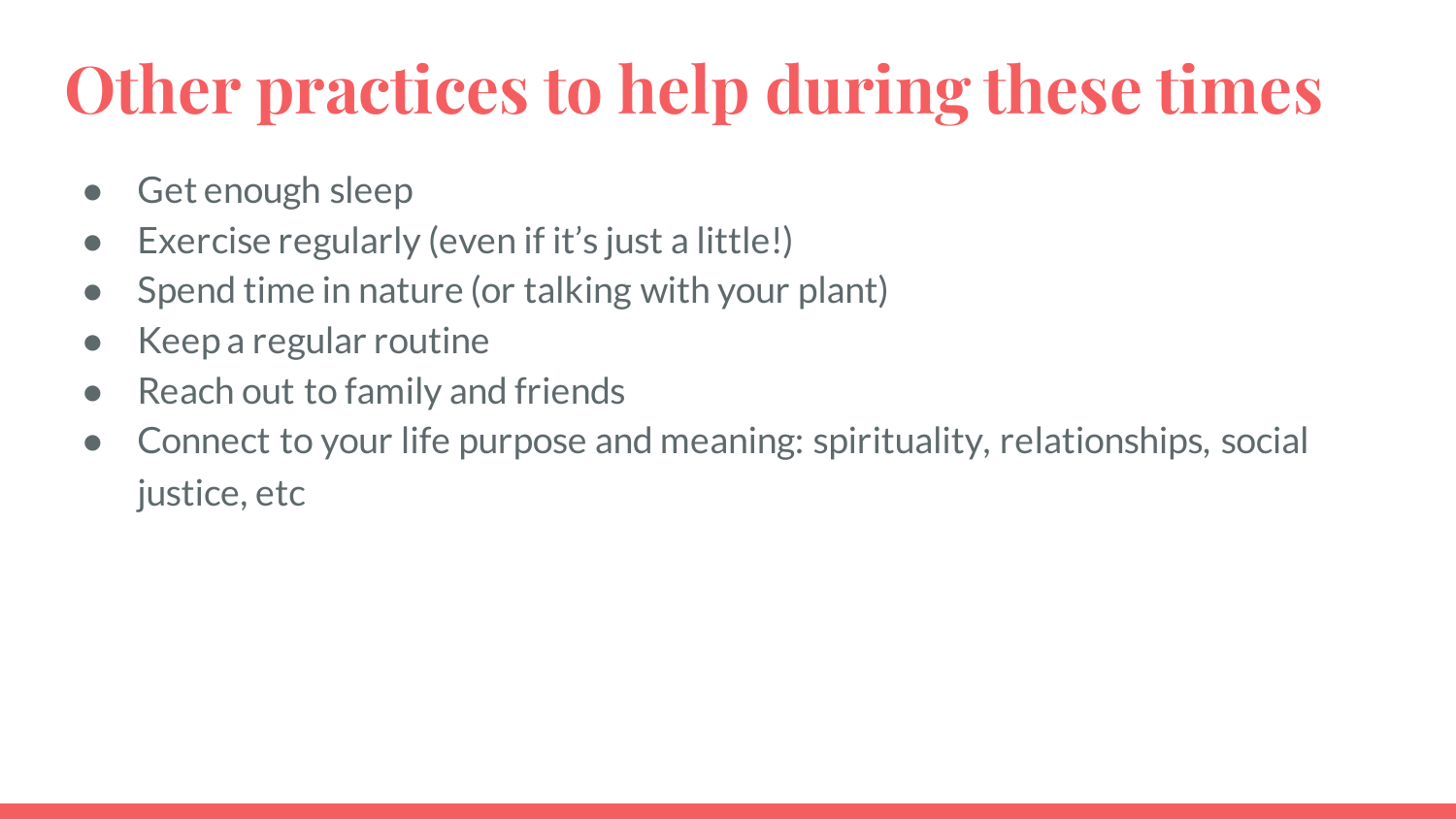### **TOOL: Freewriting**

- Write the **three words** you see below at the top of your page (in whatever language you'd like to write in)
- You will **write without stopping** for one minute about whatever comes to your mind- the only rule is **to incorporate the three words**
- Keep the words flowing! First thought, best thought!

#### ROUND 1: HOME - MOTHER - CLOUDS

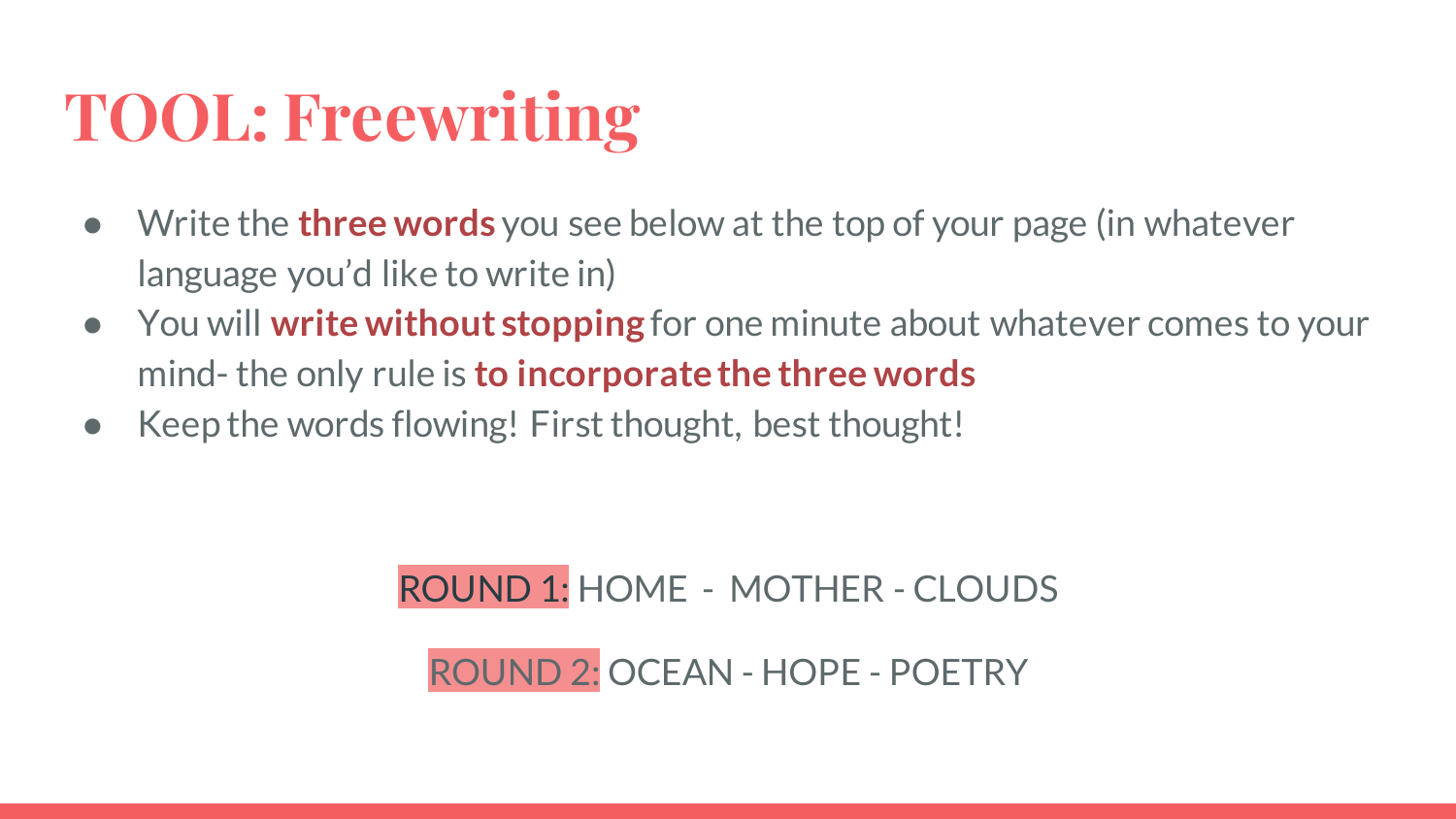### **CARING FOR MYSELF**

Choose different aspects suggested on this slide to help evoke new thoughts  $\Diamond$  Keep your pen moving! Let the words flow!

Think of an area in your life where you would like to create a shift in caring for yourself.

- Making this shift will make me feel...
- Making this shift will impact my life by...
- Habits I have that keep my situation the same include...
- Big and small things I can do to work towards this shift include...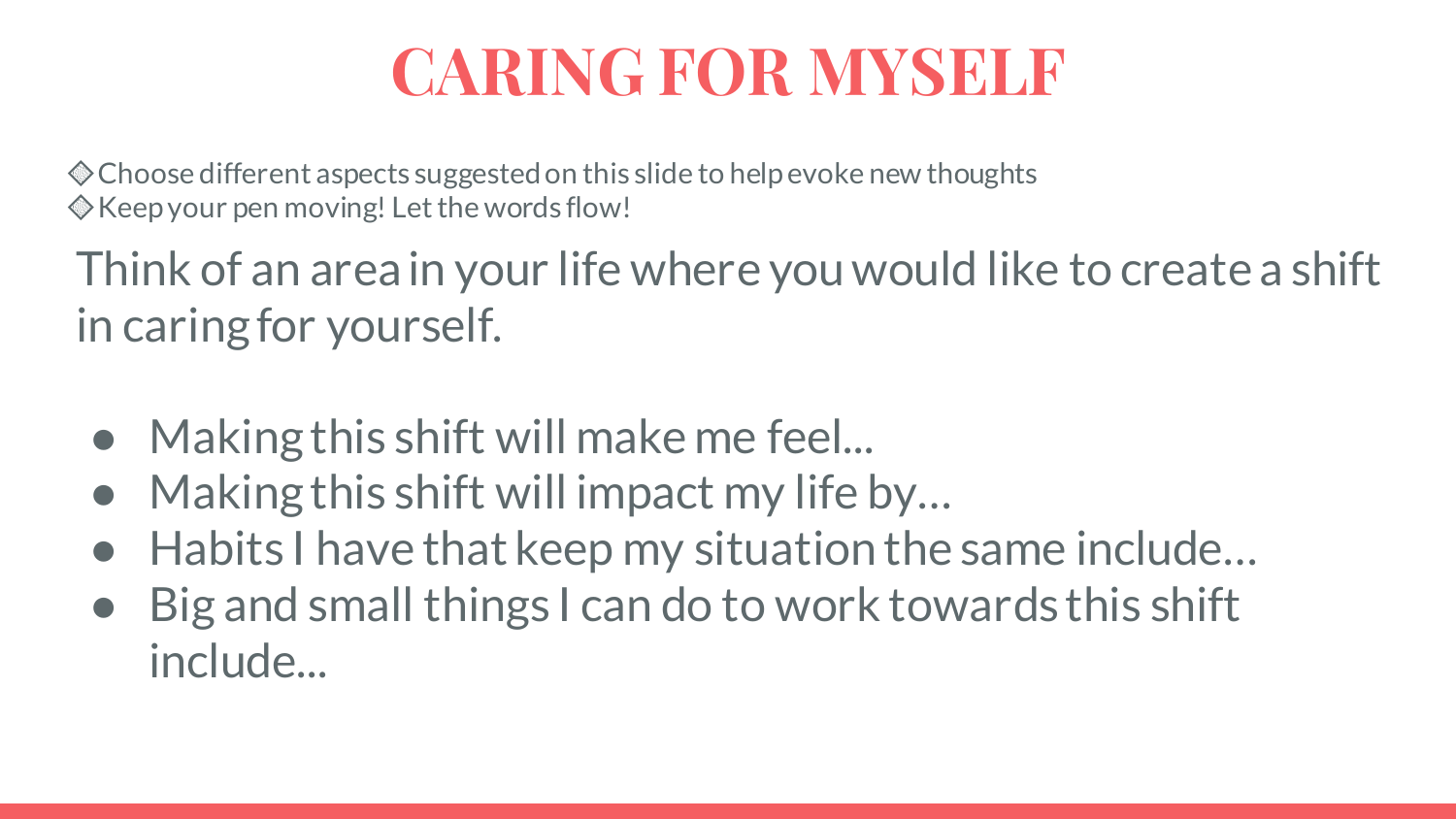# **Best practices for goal-setting**

- Using self-care assessment as inspiration, come up with 3 wellness goals
- Make goals SMART: Specific, Measurable, Achievable, Realistic and Timebound
- Go slow and incrementally at first try to keep goals under 10 mins
- Remember why you're doing what you're doing
- Create accountability structures
- Best plans are flexible and always being assessed
- Celebrate your win

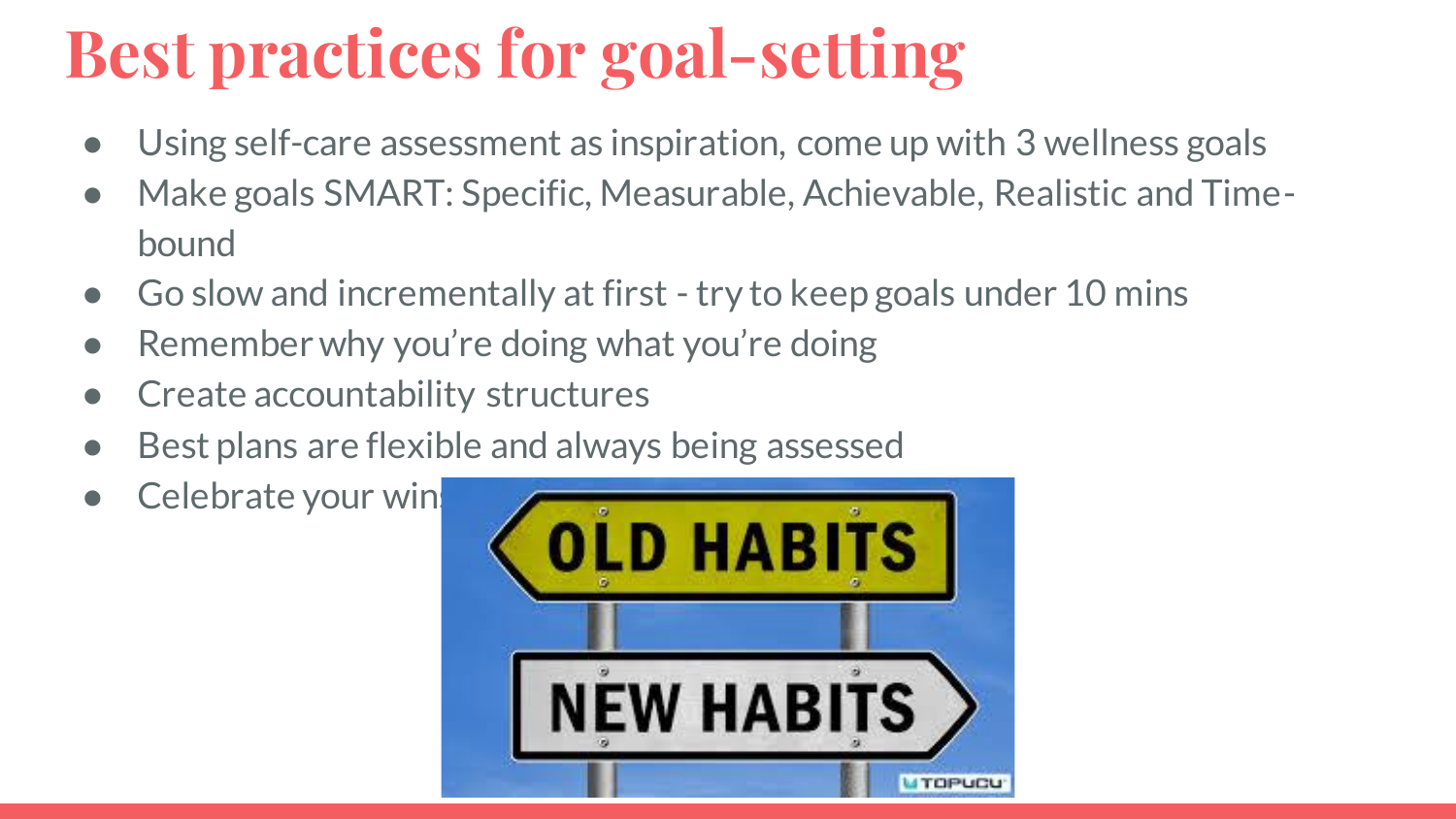#### **Breakout Room instructions**

Use **GALLERY VIEW**and everyone **UNMUTE** One person volunteers to go and then invites the next person. Each person will share:

- **Name**
- Share about the area of your life where you'd like to better care for yourself
- Share one thing you are willing to do (or how you are willing to be) in order to shift that

When everyone has had a turn, you can chat to get to know each other better

If you are having trouble being heard or understood through your mic, use the chat box to share.